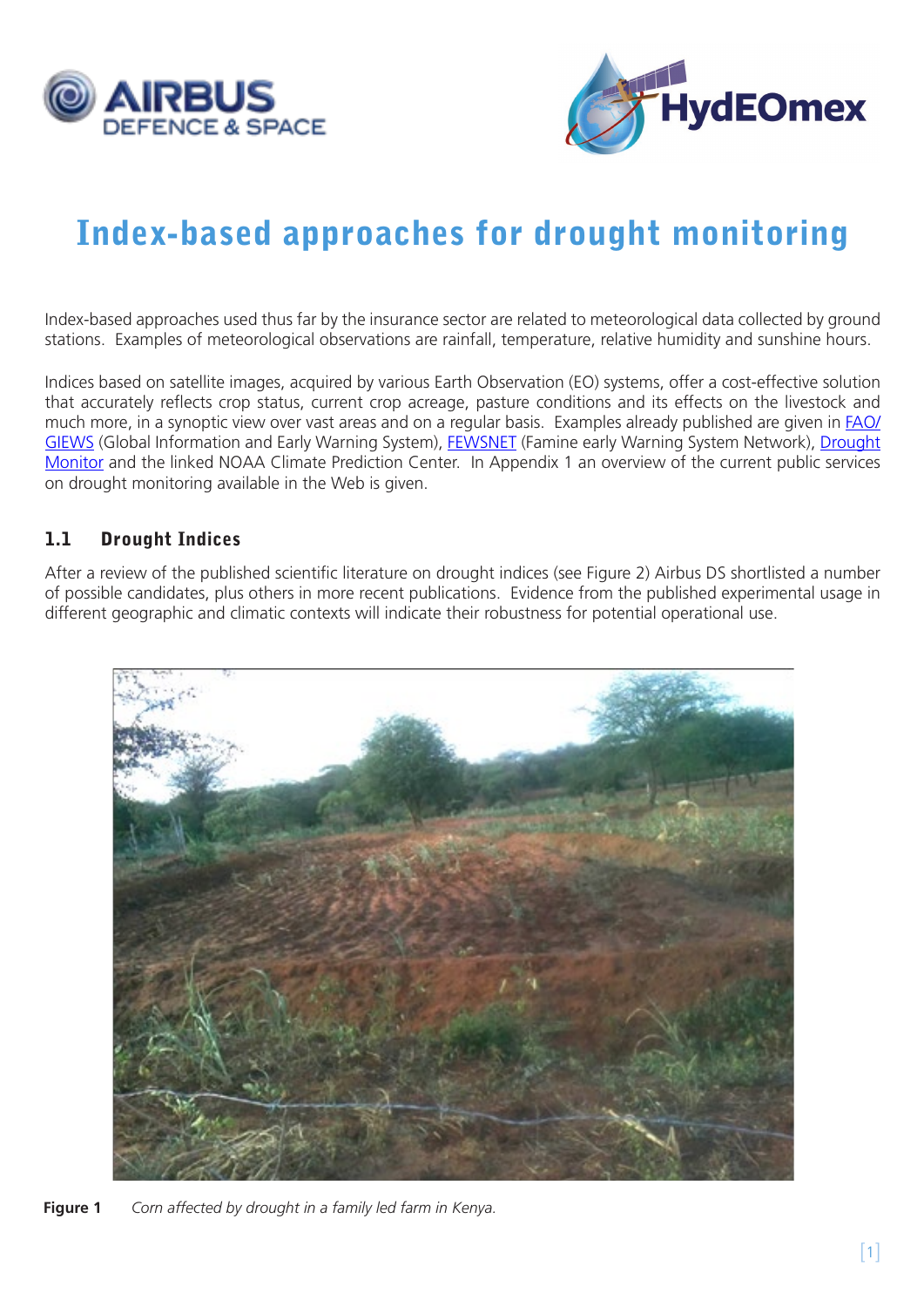| NMDC - Normalized Multi-Band Drought Index<br><b>VCADI - Vegetation Condition Albedo Drought Index</b><br><b>PDI - Perpendicular Drought Index</b><br><b>MPDI - Modified Perpendicular Drought Index</b><br><b>RDRI-Remote Sensing Drought Risk Index</b><br><b>VegDRI-Vegetation Drought Response Index</b><br><b>ADI</b> - Aggregate Drought Index<br><b>SMDI - Soil Moisture Deficit Index</b><br><b>ETDI - Evapotranspiration Deficit Index</b><br><b>RDI - Reconnaissance Drought Index</b><br><b>RSDI-Regional Streamflow Deficiency Index</b><br><b>SDI-Sperling Drought Index</b><br><b>NDVI - Normalized Difference Vegetation Index</b><br><b>VCI - Vegetation Condition Index</b><br><b>NDVIA - Anomaly of Normalized Difference Vegetation Index</b><br><b>SVI - Standardized Vegetation Index</b><br>NDWI-Normalized Difference Water Index<br>NDII - Normalized Difference Infrared Index<br><b>LWCI-Leaf Water Content Index</b><br>DTx - agricultural drought index<br><b>DFI-Drought Frequency Index</b><br><b>TCI - Temperature Condition Index</b> | <b>WI-Water Index</b><br>%N - percentage of normal<br><b>DECILES - deciles</b><br><b>RAI - Rainfall Anomaly Index</b><br><b>BMDI</b> - Bhalme and Mooly Drought Index<br><b>SAI - Standardized Anomaly Index</b><br><b>DSI-Drought Severity Index</b><br><b>PAI - Palfai Aridity Index</b><br><b>EDI-Effective Drought Index</b><br>Q90 - low flow index<br><b>BFI-Base Flow Index</b><br>SWSI - Surface Water Supply Index<br><b>PHDI - Palmer Hydrological Drought Index</b><br><b>RDI-Reclamation Drought Index</b><br><b>CMI-Crop Moisture Index</b><br><b>SMDI - Soil Moisture Drought Index</b><br><b>CSDI - Crop Specific Drought Index</b><br><b>CDI-Corn Drought Index</b><br><b>SCI - Soybean Drought Index</b><br><b>KBDI - Keetch-Byram Drought Index</b><br><b>NBR</b> - Normalized Burn Ratio<br><b>PDSI - Palmer Drought Severity Index</b> |
|-----------------------------------------------------------------------------------------------------------------------------------------------------------------------------------------------------------------------------------------------------------------------------------------------------------------------------------------------------------------------------------------------------------------------------------------------------------------------------------------------------------------------------------------------------------------------------------------------------------------------------------------------------------------------------------------------------------------------------------------------------------------------------------------------------------------------------------------------------------------------------------------------------------------------------------------------------------------------------------------------------------------------------------------------------------------------|------------------------------------------------------------------------------------------------------------------------------------------------------------------------------------------------------------------------------------------------------------------------------------------------------------------------------------------------------------------------------------------------------------------------------------------------------------------------------------------------------------------------------------------------------------------------------------------------------------------------------------------------------------------------------------------------------------------------------------------------------------------------------------------------------------------------------------------------------------|
|                                                                                                                                                                                                                                                                                                                                                                                                                                                                                                                                                                                                                                                                                                                                                                                                                                                                                                                                                                                                                                                                       |                                                                                                                                                                                                                                                                                                                                                                                                                                                                                                                                                                                                                                                                                                                                                                                                                                                            |
| <b>VHI - Vegetation Health Index</b>                                                                                                                                                                                                                                                                                                                                                                                                                                                                                                                                                                                                                                                                                                                                                                                                                                                                                                                                                                                                                                  | <b>PMDI</b> - Palmer Modified Drought Index                                                                                                                                                                                                                                                                                                                                                                                                                                                                                                                                                                                                                                                                                                                                                                                                                |
| <b>SRWI-Simple Ratio Water Index</b><br><b>GVWI-Global Vegetation Water moisture Index</b>                                                                                                                                                                                                                                                                                                                                                                                                                                                                                                                                                                                                                                                                                                                                                                                                                                                                                                                                                                            | Z-Index - Palmer Z-Index                                                                                                                                                                                                                                                                                                                                                                                                                                                                                                                                                                                                                                                                                                                                                                                                                                   |

**Figure 2** Summary of candidate drought indices.<br>Source: S. Nyemeyer, IES, JRC, 1st international Conference on Drought Management, Zaragoza, June 2008

#### 1.2. Shortlisting the drought indices

Airbus DS shortlisted some of the indices reported in Figure 2 and tested them with the purpose of identifying potential candidates for drought mapping. They are described as follows:

- VCI: The Vegetation Condition Index is an indicator of the vigour of the vegetation cover as a function of NDVI minima and maxima in a certain period. This index has been already tried experimentally for insurance purposes in South African environments (Makaudze and Miranda, 2008). This experiment showed that a VCI shows appreciably high correlation with yield losses. The VCI was able to satisfactorily detect extreme drought events but tended to miss on events of lesser intensity. In as far as protecting against extreme drought events, a VCI-based contract could be sufficient but for drought events of bad-moderate intensity the index tends to fail.
- NMDI: Normalised Multi-Band Drought Index (Wang and Qu, 2007): this is another index exhibiting good sensitivity to drought severity. It is well suited to monitor both soil and vegetation moisture conditions through the combination of information from three spectral bands in the NIR and SWIR spectral regions. In the case of the MODIS sensor, bands 2, 6 and 7 (859nm, 1640nm and 2130nm, respectively) provide the spectral information, achievable from the 500m reflectance product (the so-called MOD09) which is available for free and ready for use. However, further testing for calibration / validation must be considered. Airbus DS already tried to test this index with MODIS images and compare them with rainfall data. An outlook of these findings is given in Appendix 2.
- VHI: Vegetation Health Index (Kogan, 1995, 1997). Successfully applied in numerous case studies, VHI is a composite index joining the Vegetation Condition Index and the Temperature Condition Index. A detailed description and examples of application are given in Appendix 3 of this document where a drought probability product is derived from this index.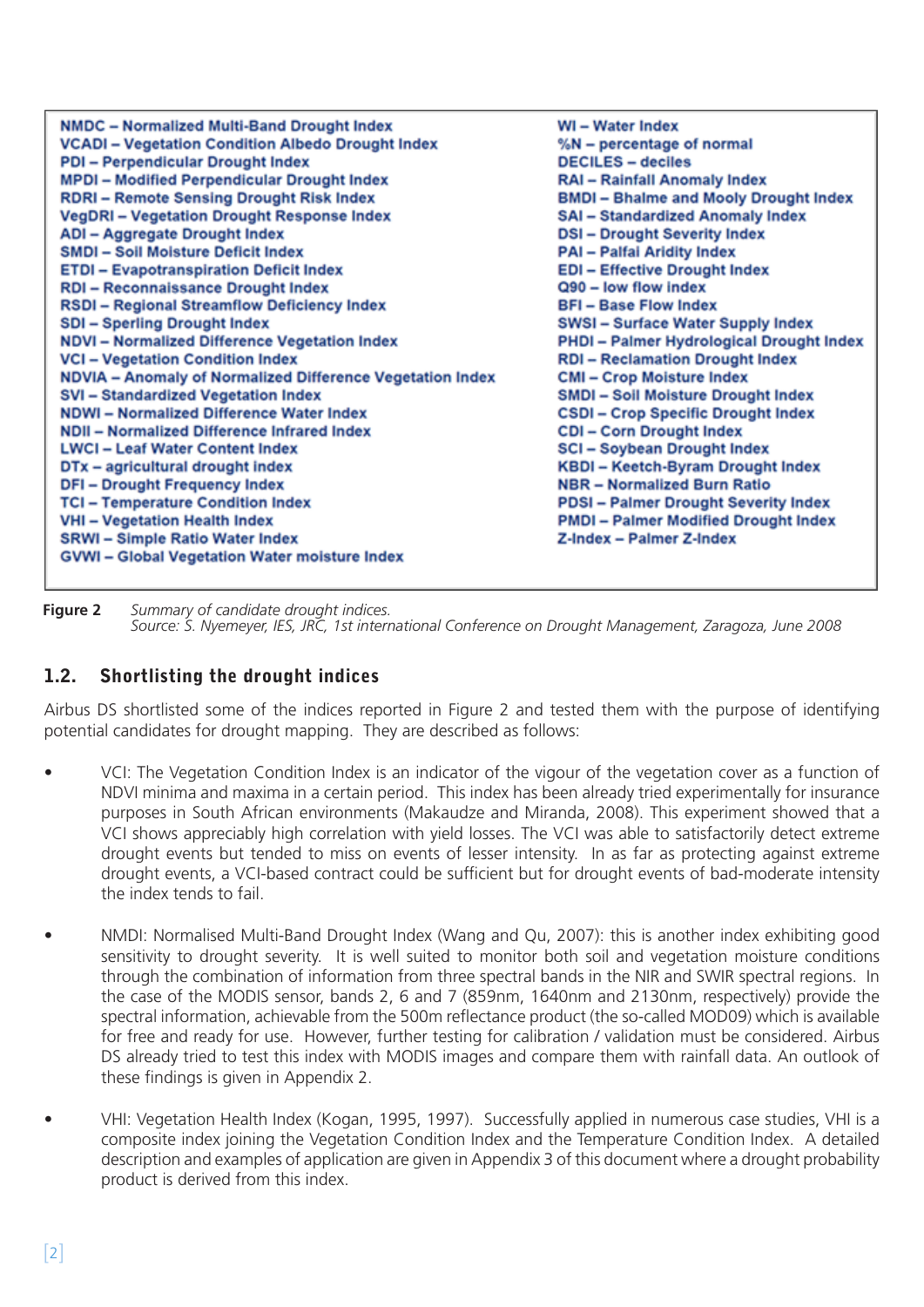- NDWI: Normalized Difference Water Index (Gao, 1996) is a widely used water monitoring index of the land surface. It is easily calculated using MODIS reflectance data bands 2 (859 nm) and 5 (1240 nm) or, alternatively, bands 2 and 6 (1640 nm). Contrary to NDVI, NDWI has a good capability for retrieving vegetation water content information (Zhang, Lu et al. 2008).
- NDWDI: Normalized Difference Water Deviation Index (Zhang, Lu et al. 2008): this index is derived from the previously mentioned NDWI and is more sensitive to regional drought than other absolute soil moisturebased indices. The inputs are the 8-day MODIS products of surface reflectance (MOD09A1, 500 m) bands 2 and 5.
- PDI: Perpendicular Drought Index (Ghulam et al. 2006): originally tested on Landsat ETM+ images, it can be profitably used with MODIS images (Quin, Ghulam et al. 2007). It is a practical method for monitoring soil moisture status, which correlates better than the TVX index below. The additional merit of this index is its simplicity, being derived just from Red and NIR reflectance however some algorithm development effort must be considered.
- TVX: Temperature Vegetation Index (Prihodco and Goward 1997): the ratio of NDVI and LST (Land Surface Temperature, derived from the thermal bands of some EO sensors). This index has been proven to be significantly correlated with crop moisture and soil moisture. Moreover the well-known LST vs NDVI scatter plot displays the pixel values in a typical triangle distribution which reveals more meaningful information on drought (Price, 1990). TVX does, however, require thermal observations which are not available from most EO sensors. Furthermore, when thermal data are available, the pixel size is typically not consistent with the Red/NIR spectral bands (e.g. the MODIS resolution for Red/NIR is 250m while for thermal bands it is 1000 m). This causes a degradation of the drought index product resolution.
- MAT: Method of the Area of the Triangle (Sobrino and Raissouni, 2000): this is an approach similar to the TVX and considers the slope of the LSTmin/NDVImax segment in the bi-dimensional LST/NDVI space. Some algorithm development effort must also be considered.
- VTCI: Vegetation and Temperature Conditions Index (Wang et al. 2001; Wang et al. 2004): derived from VCI and TCI (Vegetation Condition Index and Temperature Condition Index, respectively). With the assumption that the shape of the scatter plot between LST and NDVI is triangular, the index seems to correlate well with meteorological data in drought conditions. Some algorithm development would be needed to determine 'warm' and 'cold' edges of the LST/NDVI scatter plot.
- Ts-VI triangle: this method, similarly to the previous method, considers vegetation and thermal information. A recent review of this method uses the Fraction of Vegetation instead of the NDVI for the construction of the triangular shape (Tang et al. 2010).

### 1.3. Indices and spectral bands

Generally the indices for drought detections can be grouped, on the basis of required spectral information, in two kinds of methods (Zhang et al. 2008):

- near infrared thermal infrared (NIR-TIR) indices. These are based on the negative relationship between Land Surface Temperature (LST) and Vegetation Index (VI), as the slope of their scatter plot (LST/VI) is used to indicate crop water stress, which has ever been considered by MODIS evapotranspiration product. However, the LST-VI relationship is not linear, which raises theoretical doubts upon the LST/VI slope.
- near infrared short wave infrared (NIR-SWIR) indices. They use the characteristic of strong water absorption in SWIR spectrum to construct surface water index.

The choice of a given index is strongly dependant on the availability of imagery in the required spectral bands. Table 1 summarizes the suitability of many sensors against the most interesting drought indices.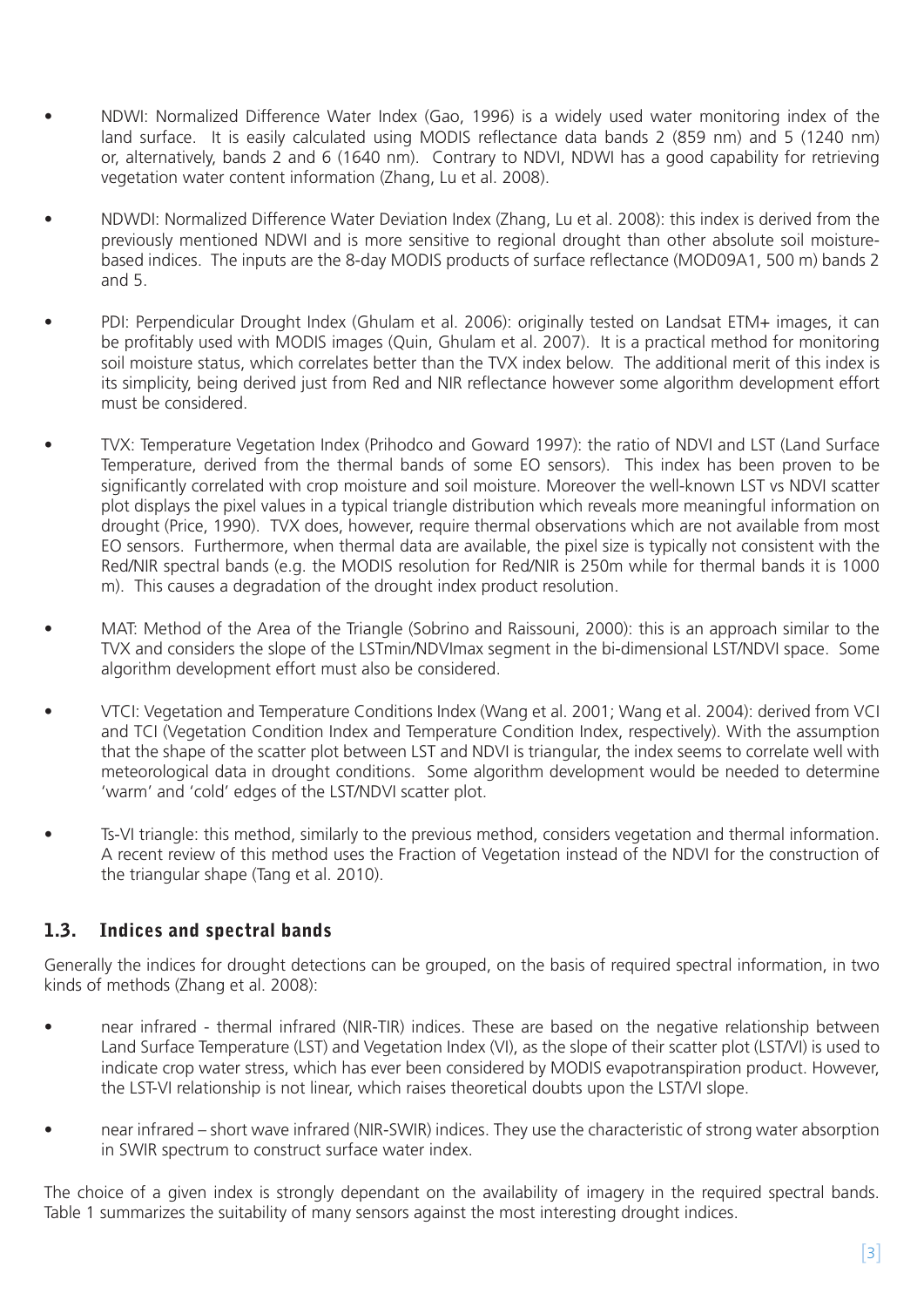| indices                     | needed spectral<br>information |                                          | low resolution          |                         |           | medium resolution       |            |                                 |                         | high and very high resolution        |                         |                             |                |                         |            |                           |                         |           |
|-----------------------------|--------------------------------|------------------------------------------|-------------------------|-------------------------|-----------|-------------------------|------------|---------------------------------|-------------------------|--------------------------------------|-------------------------|-----------------------------|----------------|-------------------------|------------|---------------------------|-------------------------|-----------|
|                             | centre<br>bands, (nm)          | regions                                  | MSG                     | MTG                     | AVHRR     | SPOT-Vegetation         | 苏<br>MODIS | $\widehat{\mathbf{F}}$<br>VIIRS | <b>MERIS</b>            | $\widehat{\mathbb{F}}$<br>sentinel-3 | AWIFS                   | $\frac{1}{2}$<br>sentinel-2 | $\overline{1}$ | <b>DMCii</b>            | 运<br>ASTER | SPOT-4/5                  | RΕ                      | K)        |
| VCI, PDI                    | 645, 860                       | R, NIR                                   | $\sqrt{1}$              | ٨l                      | $\sqrt{}$ | $\sqrt{ }$              | $\sqrt{ }$ | $\sqrt{}$                       | A.                      | N                                    | $\sqrt{}$               | N                           | V              | $\sqrt{2}$              | V          | N                         | $\sqrt{ }$              | $\sqrt{}$ |
| <b>NDWI</b>                 | 860<br>1240 or 1640            | <b>NIR</b><br><b>SWIR</b>                | V                       | 1J                      | X         | $\sqrt{ }$              | V          | V                               | X                       | 1J                                   | $\sqrt{}$               | N                           | $\sqrt{ }$     | $\overline{\mathbf{x}}$ | $\sqrt{}$  | $\sqrt{}$                 | x                       | x         |
| <b>NDWDI</b>                | 860<br>1240                    | <b>NIR</b><br><b>SWIR</b>                | $\boldsymbol{x}$        | x                       | X         | X                       | $\sqrt{}$  | V                               | $\mathbf x$             | $\boldsymbol{x}$                     | X                       | $\mathbf x$                 | $\mathbf x$    | x                       | x          | $\boldsymbol{\mathsf{x}}$ | x                       | x         |
| <b>NMDI</b>                 | 860<br>1640<br>2130            | <b>NIR</b><br><b>SWIR</b><br><b>SWIR</b> | $\overline{\mathbf{x}}$ | $\overline{\mathbf{x}}$ | x         | $\overline{\mathbf{x}}$ | $\sqrt{ }$ | $\sqrt{}$                       | $\overline{\mathbf{x}}$ | $\overline{\mathbf{x}}$              | $\overline{\mathbf{x}}$ | $\sqrt{ }$                  | $\sqrt{}$      | $\overline{\mathbf{x}}$ | $\sqrt{2}$ | $\overline{\mathbf{x}}$   | $\overline{\mathbf{x}}$ | x.        |
| TVX, MAT,<br>VTCI,<br>Ts-VI | 645, 860<br>11030, 12020       | R, NIR<br>thermal                        | $\sqrt{}$               | V                       | $\sqrt{}$ | $\mathbf x$             | $\sqrt{}$  | $\sqrt{}$                       | $\mathbf x$             | $\sqrt{}$                            | X                       | $\mathbf x$                 | $\sqrt{ }$     | x                       | $\sqrt{}$  | $\overline{\mathbf{x}}$   | $\mathbf x$             | x         |

1) the red window of SEVIRI-MSG is extremely wide, covering also some green.

2) one of the ASTER SWIR bands is similar but not exactly the same required for the index: centre band is 2165 nm instead of 2130 nm.

3) different resolution arrangements.

4) future mission.

5) too low acquisition frequency for regular drought monitoring.

**Table 1** *Mapping of sensor capabilities to drought index inputs*

Sentinel-2 (resolution of 10, 20 and 60m) started delivering the first operational products to users at the end of 2015. Unlike other optical commercial missions it exhibits 13 bands distributed across the visible, VNIR and SWIR spectrum. Especially interesting are the two bands centred around 1600 nm and 2200 nm as they are suitable inputs for the NDWI and NMDI index respectively. Sentinel-3 (different resolution arrangements between 300m and 1.2km), conceived as a follow-up and in synergy with MERIS, MODIS, METOP series and other satellites of the same class, will have two sensors, OLCI and SLST, with 21 and 9 spectral channels respectively, covering the broad spectrum from visible to thermal windows. Both Sentinel-2 and -3 are promising candidates to ensure a long lasting monitoring of the land use and the vegetation conditions.

## **Bibliography**

Anke Poelstra, Jan Friesen, Frank Annor, William Horner, Jens Liebe, Nick van de Giesen. SMOS validation in West Africa Comparison to other satellite datasets. SMOS Validation and Retrieval Team workshop, ESRIN, 29-30 Nov 2010.

J.H. Christensen et al. Regional Climate Projections. In: Solomon, S., et al (eds). Climate Change 2007: The Physical Science Basis. Contribution of Working Group I to the Fourth Assessment Report of the Intergovernmental Panel on Climate Change, Cambridge University Press, Cambridge, United Kingdom and New York, NY , US A, 2007.